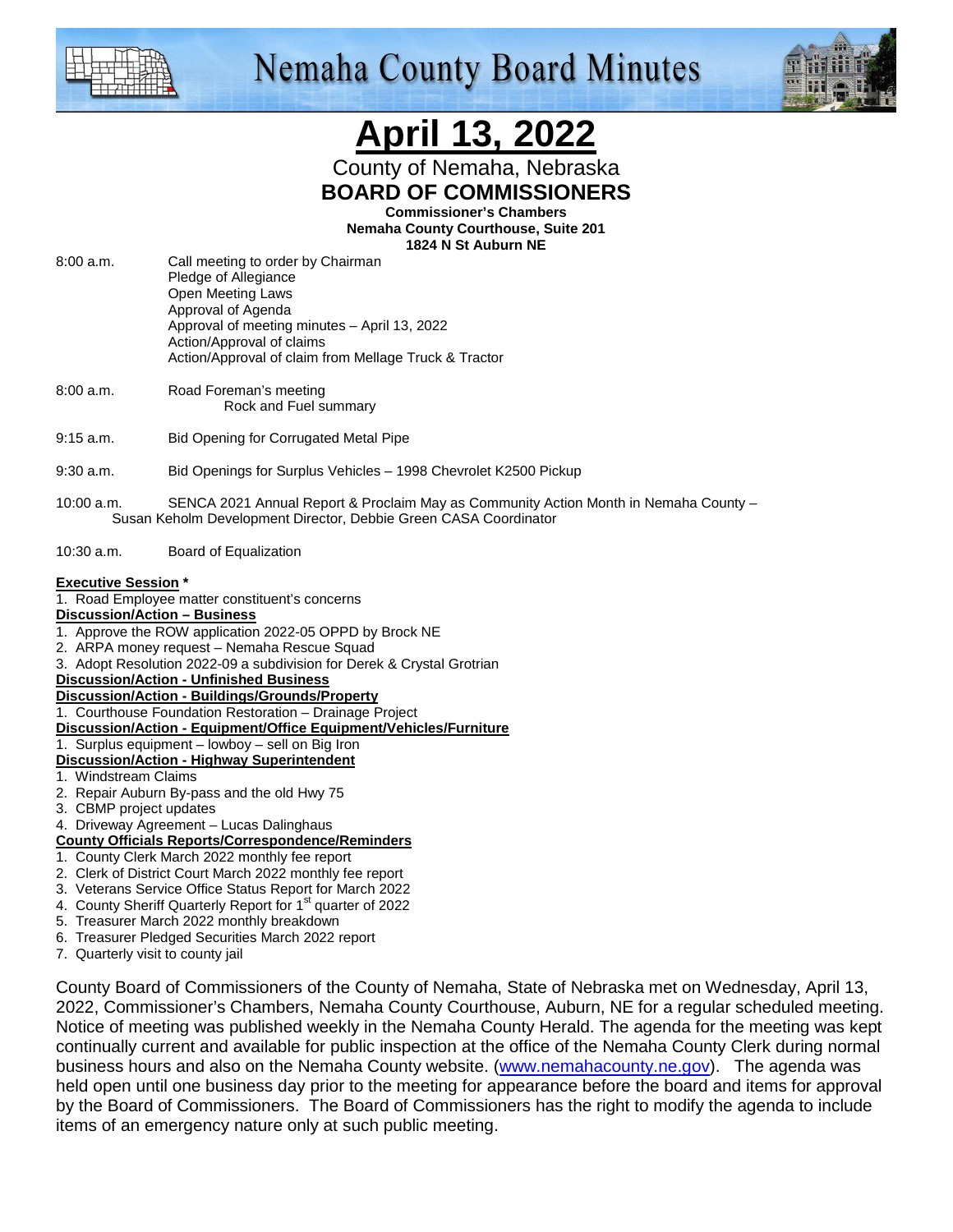



Chairman Mellage called the meeting to order at 8:00 a.m. with the Pledge of Allegiance. Present for the Meeting: Mike Hall, Commissioner District 1; Bryan Mellage, Commissioner District 2; Larry Holtzman, Commissioner District 3; and County Clerk Diane Johnson. Chairman Mellage noted the posting of the Open Meeting Laws posted on the bulletin board.

**Approval of Agenda** – Motion by Holtzman, seconded by Hall to approve the agenda as presented: Roll call vote: Hall, aye; Mellage, aye; Holtzman, aye.

**Approval of Minutes** – Motion by Holtzman, seconded by Hall to approve the March 30, 2022 minutes as presented with no corrections. Roll call vote: Mellage, aye; Holtzman, aye; Hall, aye.

**Claims** – Motion by Mellage, seconded by Holtzman to approve the accounts payable claims as presented by the County Clerk and authorized for payment by the Board of Commissioners. Roll call vote: Holtzman, aye; Mellage, aye; Hall, aye.

Motion by Hall, seconded by Holtzman to approve the accounts payable claims from Mellage Truck and Tractor as presented by the County Clerk and authorized for payment by the Board of Commissioners. Roll call vote: Holtzman, aye; Mellage, abstain; Hall, aye.

- 8:00 a.m. Road Foreman's meeting Rock and Fuel summary
- 9:15 a.m. Bid Opening for Corrugated Metal Pipe Public Notice for receiving and opening sealed bids for the Corrugated Metal Pipe was published in the Nemaha County **Herald** on March 31, 2022, April 7, 2022, and April 14, 2022.

Three sealed bids were received and opened for the Corrugated Metal Pipe: Midwest Service and Sales \$97,048.30; Metal Culverts Inc. \$76,978.00; and Ace/Eaton Metals \$85,086.00. Motion by Mellage, seconded by Holtzman to accept the bid for the Corrugated Metal Pipe from Metal Culverts Inc for \$76,978.00. Roll call vote: Mellage, aye; Holtzman, aye; Hall, absent.

9:25 a.m. Commissioner Hall left the meeting

9:30 a.m. Bid Openings for Surplus Vehicles – 1998 Chevrolet K2500 Pickup - Public Notice for receiving and opening sealed bids for a 1998 Chevrolet K2500 Pickup was published in the Nemaha County Herald on March 24, 2022,

31, 2022, and April 7, 2022.

Three sealed bids were received and opened for the 1998 Chevrolet K2500 Pickup: Jeremy Bennett - \$1,800.00; Gary Nerison - \$1,001.00; and Ted Smith - \$1,595.00. Motion by Mellage, seconded by Holtzman to accept the bid from Jeremy Bennett for \$1,800.00 for the 1998 Chevrolet K2500 Pickup. Roll call vote: Mellage, aye; Holtzman, aye.

10:00 a.m. SENCA 2021 Annual Report & Proclaim May as Community Action Month in Nemaha County – Susan Keholm Development Director, Debbie Green CASA Coordinator. Motion by Mellage, seconded by Holtzman to Proclaim May as Community Action Month in Nemaha County. Roll call vote: Holtzman, aye; Mellage, aye.

10:30 a.m. Sie Die for Board of Equalization, reconvened at 10:38 a.m.

### **Executive Session \***

1. Road Employee matter constituent's concerns – tabled until the next meeting

# **Discussion/Action – Business**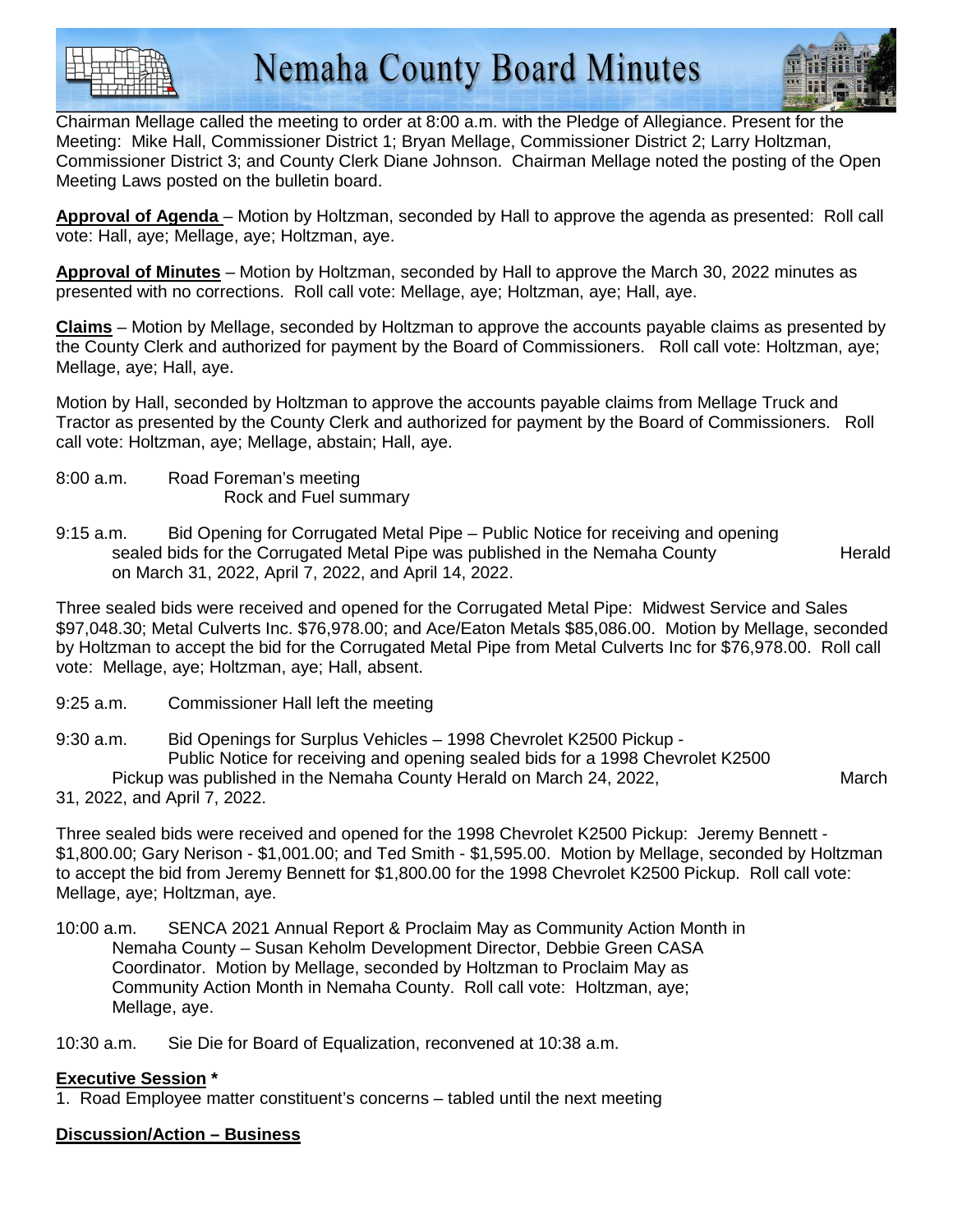

1. Approve the ROW application 2022-05 OPPD by Brock NE – Motion by Holtzman, seconded by Hall to approve the Right of Way application #2022-05 from OPPD by Brock NE. Roll call vote: Hall, aye; Mellage, aye; Holtzman, aye.

2. ARPA money request – Nemaha Rescue Squad requested ARPA money for the cost of an ambulance, commissioners will take it under consideration upon making the final decision.

3. Adopt Resolution 2022-09 a subdivision for Derek & Crystal Grotrian – Motion by Holtzman, seconded by Hall to adopt Resolution 2022-09 which is a subdivision for Derek & Crystal Grotrian located by Johnson. Roll call vote: Mellage, aye; Holtzman, aye; Hall, aye.

## **Discussion/Action - Unfinished Business**

### **Discussion/Action - Buildings/Grounds/Property**

1. Courthouse Foundation Restoration – Drainage Project

# **Discussion/Action - Equipment/Office Equipment/Vehicles/Furniture**

1. Surplus equipment – lowboy – sell on Big Iron – will use Rieken Auction Service

### **Discussion/Action - Highway Superintendent**

1. Windstream Claims

2. Repair Auburn By-pass and the old Hwy 75 – Motion by Mellage, seconded by Hall to hire Midwest Coatings Company Inc to repair the Auburn By-pass road and the old Highway 75 road for the cost of \$98,777.50. Roll call vote: Holtzman, aye; Hall, aye; Mellage, aye.

3. CBMP project updates – Vogtscapes bid earner for projects, had a shop fire and lost most of his equipment, status of start date is uncertain.

4. Driveway Agreement – Lucas Dalinghaus – Motion by Holtzman, seconded by Mellage to approve the Driveway Agreement with Lucas Dalinghaus near Johnson. Roll call vote: Mellage, aye; Holtzman, aye.

## **County Officials Reports/Correspondence/Reminders**

- 1. County Clerk March 2022 monthly fee report
- 2. Clerk of District Court March 2022 monthly fee report
- 3. Veterans Service Office Status Report for March 2022
- 4. County Sheriff Quarterly Report for 1<sup>st</sup> quarter of 2022
- 5. Treasurer March 2022 monthly breakdown
- 6. Treasurer Pledged Securities March 2022 report
- 7. Quarterly visit to county jail

The following claims were approved for payment by the Board of Commissioners and authorized the County Clerk for payment:

#### **General**

| <b>Salaries</b>           | 59290.88 |
|---------------------------|----------|
| Airespring                | 390.31   |
| American Recycling        | 1313.27  |
| AT&T                      | 172.16   |
| Aub Auto Ctr              | 440.50   |
| Aub Newspaper             | 810.45   |
| Auto Parts NC             | 73.92    |
| <b>Black Hills Energy</b> | 603.44   |
| <b>BPW</b>                | 4019.62  |
| Cody's U-Save             | 109.66   |
| Culligan                  | 103.60   |
| Cummins                   | 663.26   |
| ES&S                      | 151.62   |
| <b>First Concord</b>      | 1196.50  |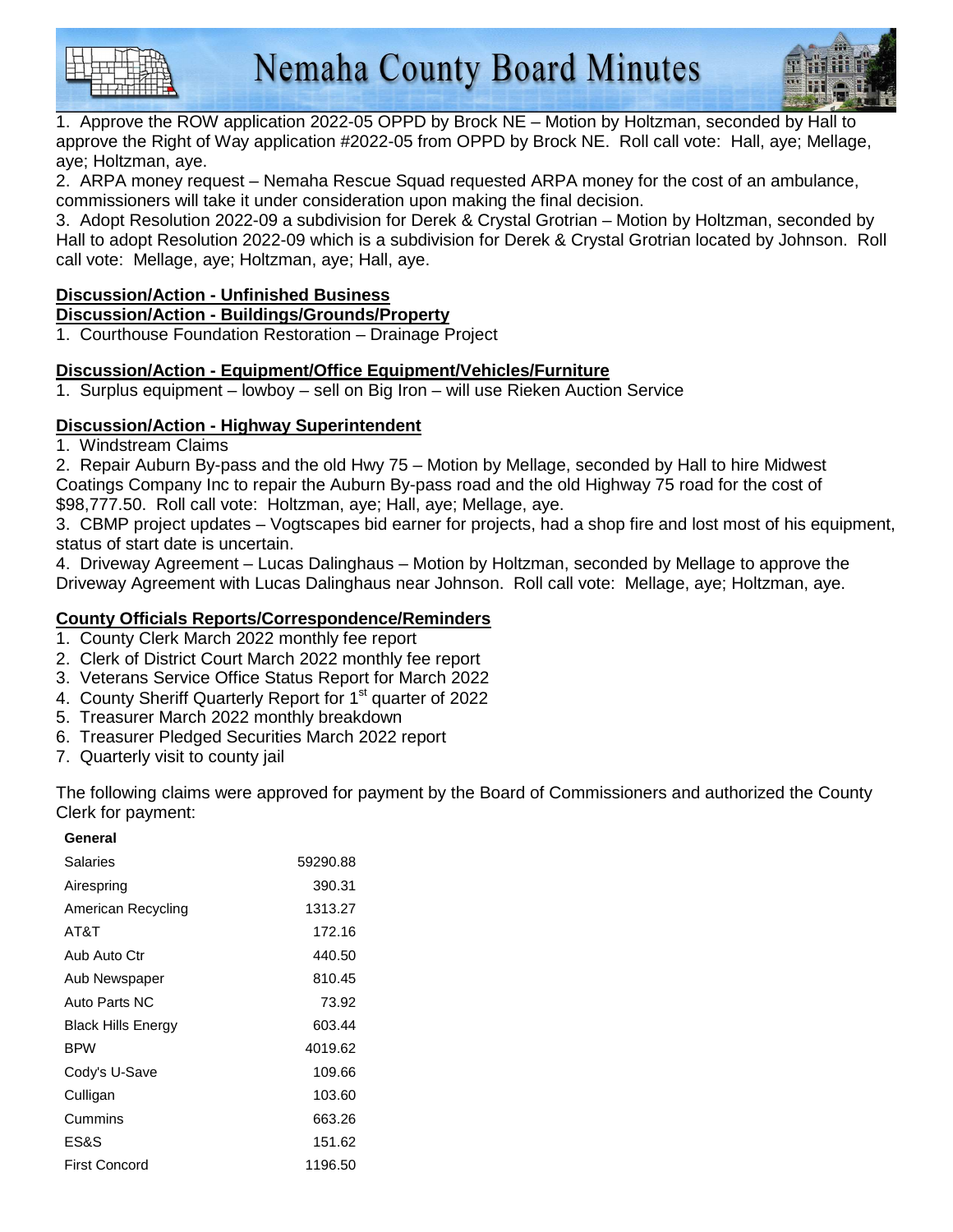# $\mathbb F$

# Nemaha County Board Minutes



| First Wireless               | 140.48    |
|------------------------------|-----------|
| Glenn's                      | 27.54     |
| Great West Life              | 50.00     |
| Green Care Lawn              | 760.00    |
| Jack's Uniforms              | 94.79     |
| Justice Data Solutions       | 2500.00   |
| Kennedy, Kaytlyn             | 47.39     |
| Kraviec, Stephen             | 1509.35   |
| Lancaster Co Sheriff         | 6.62      |
| Longs Creek                  | 1375.00   |
| Lynch's                      | 850.78    |
| Mellage Truck                | 38.32     |
| Microfilm Imaging            | 130.00    |
| <b>MIPS</b>                  | 1650.45   |
| <b>NACT</b>                  | 125.00    |
| Nebraska.gov                 | 279.00    |
| Nem Co Court/Justice         | 186.50    |
| Nem Co Sheriff               | 1096.17   |
| Nem Co. Tax Acct. Ret.       | 9222.77   |
| Nem Co Tax Acct. SS/Fwh      | 18384.17  |
| Nem Co Tax Acct. Nationwide  | 75.00     |
| Nem Co Tax Acct. Quadient    | 500.00    |
| Nem Co Treasurer             | 200000.00 |
| Otoe Co Sheriff              | 18.50     |
| Paper Tiger                  | 120.00    |
| Parker, Danny                | 156.75    |
| Petersen Repair              | 4410.77   |
| Physicians Lab               | 2080.00   |
| Pinpoint                     | 575.90    |
| Quill Corp                   | 1309.32   |
| Ramada                       | 539.80    |
| Region V Svcs                | 3225.25   |
| Sapp Bros.                   | 3446.84   |
| <b>Schendel Pest Control</b> | 210.00    |
| Sunmart                      | 87.04     |
| <b>UNL Extension</b>         | 54.84     |
| Windstream                   | 1264.60   |
| Road                         |           |
| Salaries                     | 15533.01  |
| American Recycling           | 134.93    |
| Aub Auto Ctr                 | 45.00     |
| Aub Design                   | 90.00     |
| Auto Parts NC                | 874.59    |
| Barco                        | 327.93    |
| Bennetts Fire Protection     | 386.50    |
| <b>Black Hills Energy</b>    | 77.83     |
|                              |           |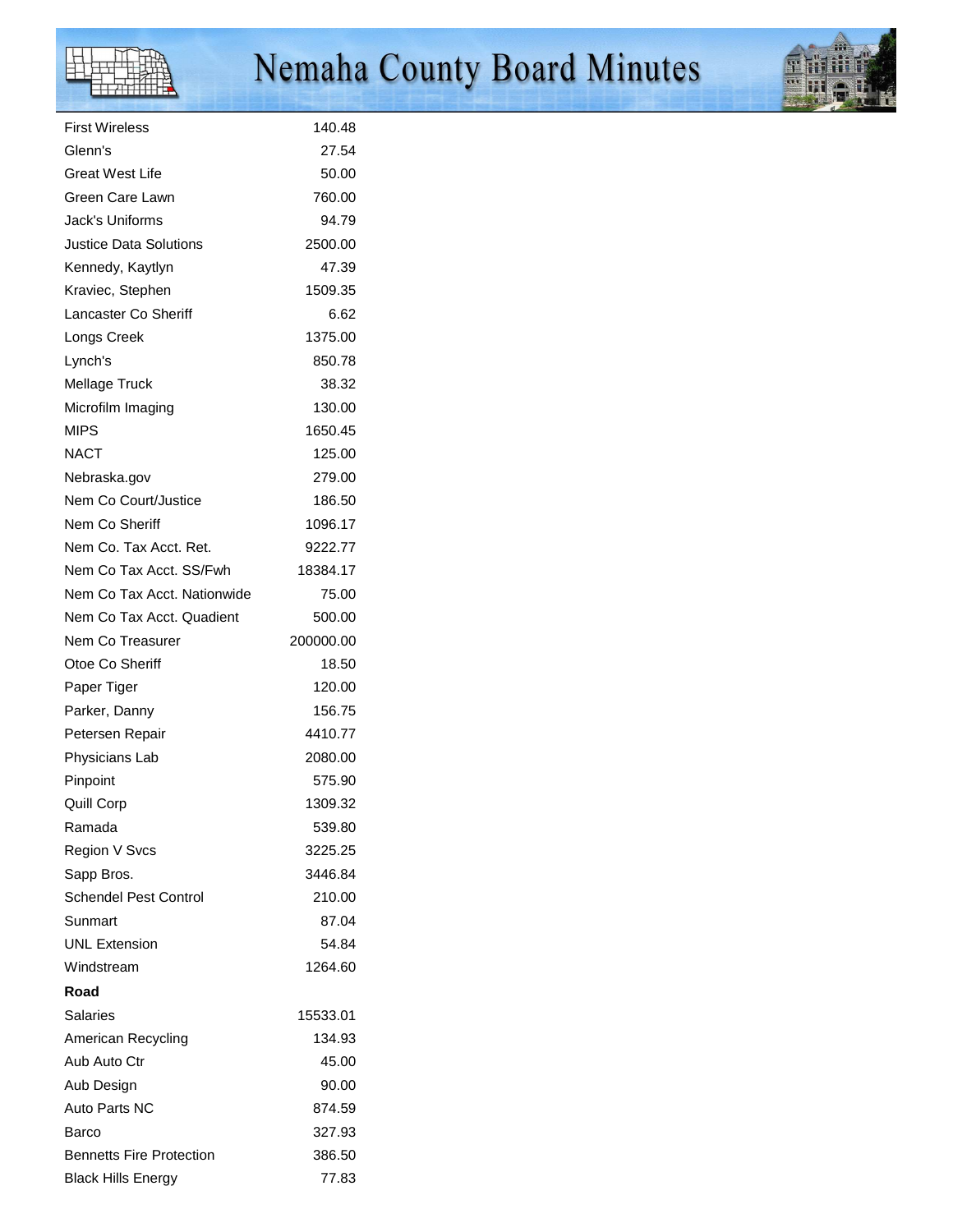| <b>BPW</b>                                 | 960.23   |
|--------------------------------------------|----------|
| Eggers Bros.                               | 1142.30  |
| <b>Farmers Coop</b>                        | 412.32   |
| Gilbert Svcs                               | 909.59   |
| Johnson Quik Stop                          | 237.00   |
| Lawson                                     | 74.92    |
| Lynch's                                    | 48.99    |
| Martin Marietta                            | 64819.16 |
| Mellage Truck                              | 911.98   |
| <b>MHC Kenworth</b>                        | 1105.63  |
| <b>Midwest Sales</b>                       | 1628.15  |
| <b>NE Child Support</b>                    | 390.50   |
| <b>NE Weed Control Assoc</b>               | 10.00    |
| Nem Tax Acct. Ret.                         | 2418.27  |
| Nem Tax Acct. SS/Fwh                       | 4445.33  |
| <b>NMC</b>                                 | 1357.52  |
| <b>Quill Corp</b>                          | 19.95    |
| <b>RDO</b>                                 | 981.26   |
| Sapp Bros.                                 | 8982.70  |
| <b>Schendel Pest Control</b>               | 1700.00  |
| Truck Equip Svc                            | 209.23   |
| Vermeer                                    | 64.00    |
| <b>Westover Rock</b>                       | 18985.97 |
| Windstream                                 | 517.41   |
| <b>Register of Deeds Preservation Fund</b> |          |
| <b>MIPS</b>                                | 384.18   |
| <b>Juvenile Diversion Fund</b>             |          |
| Hahn, Jill                                 | 80.50    |
| Volker, Linda                              | 149.50   |
| 3rd Millennium Classrooms                  | 120.00   |
| 911 Emergency Management Fund              |          |
| American Tower                             | 1019.34  |
| Windstream                                 | 221.83   |
| 911 Wireless Service Fund                  |          |
| Centralsquare                              | 1350.00  |
| Windstream                                 | 1362.67  |
| <b>Jail Commissary Fund</b>                |          |
| <b>Time Warner Cable</b>                   | 11.04    |
|                                            |          |

With no further business to come before the Board of Commissioners, motion by Mellage, seconded by Holtzman to adjourn at 11:05 a.m. Roll call vote: Holtzman, aye; Mellage, aye.

I, Diane Johnson, the undersigned County Clerk of Nemaha County, Nebraska do hereby certify the foregoing minutes are true and are a part of the official records of this office. A complete copy of the minutes are available during normal business hours at the Nemaha County Clerk's office or on the Nemaha County's website: www.nemahacounty.ne.gov.